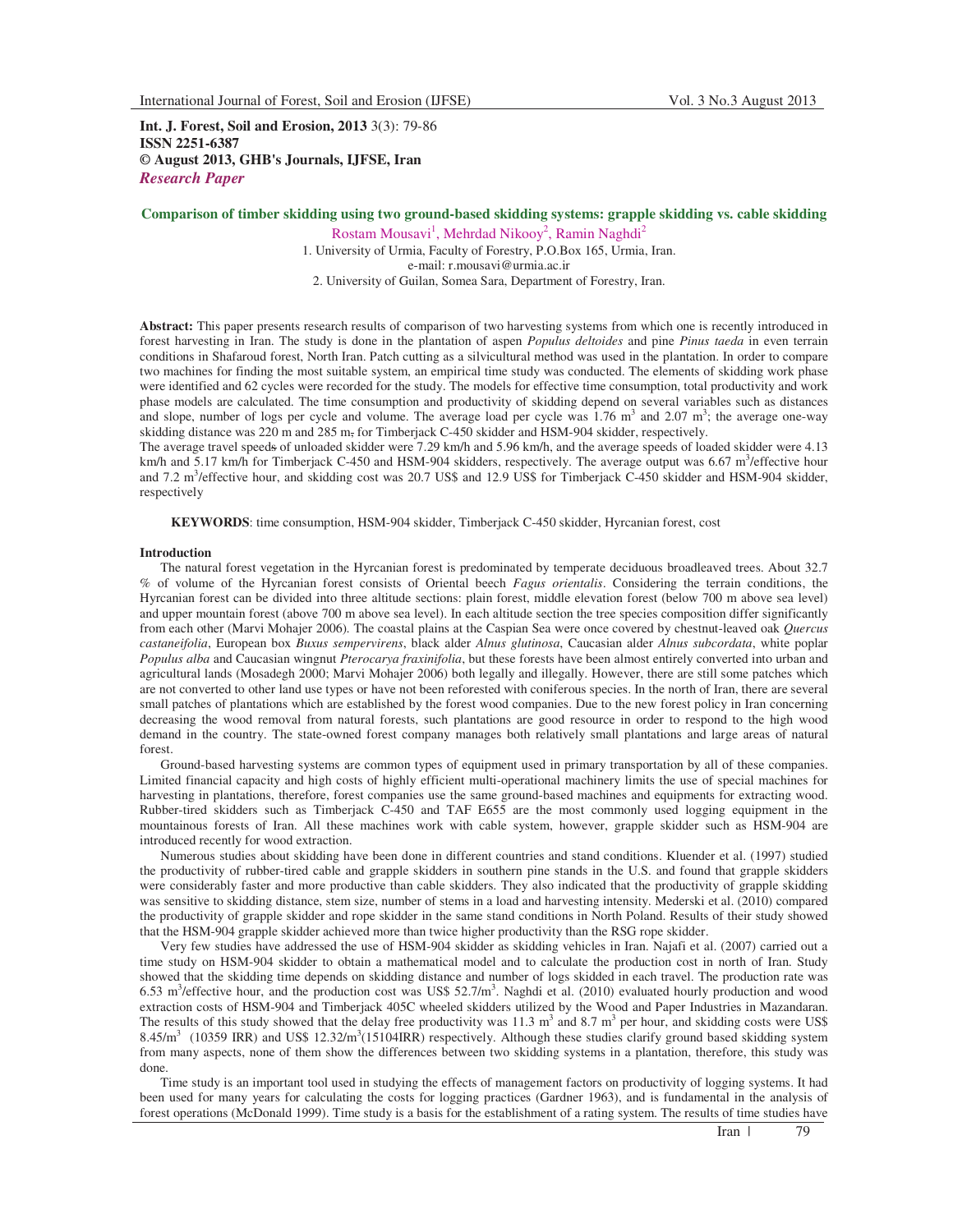been used to set the piece rate and rationalizing the production (Björheden 1991, Sarikhani 2001, Nurminen et al. 2006). Time study methods are used by public forest agencies in timber sale appraisal and by companies that employ operation research staff or consultants (Stenzel et al. 1985, Sarikhani 2001), as well as in determining the input – element of productivity, in studying the factors affecting productivity and in developing work methods by eliminating ineffective time (Harstela 1991). A time study can also be used for assessing the different harvesting methods for finding the most profitable one.

Methodologically, there are two different types of time studies: correlation studies and comparative studies. Correlation studies are done to establish relationships between the time consumption for the work task and the factors influencing the work. Samset (1990) found that correlation studies emphasize how time consumption varies with the difference of influencing factors. Comparative studies compare the time consumption or productivity for different equipment or work methods used to perform the same work task. They are usually done to evaluate the performance of new equipment or work methods compared to the prevalent way of doing work. The basic statement in comparative time studies is that the relative time consumption by using different working methods and conditions is constant and independent of the workers. In comparative time studies, the same workers are employed in both work methods being compared in varying work conditions if the aim is to study the influence of condition factors on time consumption (Harstela 1993).

In order to compare and apply the results of different studies, a time concept should be identified (Harstela 1993). According to the Nordic Forest Work Study Council recommendations, time concept includes total working time (moving time, change-over time, work place time, interruption time, and meal time) and unutilized time. The main portion of the total working time is work place time that is divided into effective time and delay times (Harstela 1993). Delay time is divided to operational delays, technical delays and personal delays. Recently a new time concept is introduced by the International Union of Forest Research Organization (IUFRO 1995, Mousavi 2009) but the NSR time concept is still used in Iran. The main application of a time study is in the calculation of the productivity.

Comparison of productivity and cost is key factor for manager to find the most suitable methods, however, many variables may also influence on decision making. This study is important because it clarifies many aspects of using these systems. We hypothesize that productivity of grapple skidding is higher than in the cable skidding. The aims of this study were: (1) to compare two harvesting systems, cable skidding and grapple skidding, in Iran; (2) to find out the most influencing factors of each system; (3) to calculate productivity and cost for each system in Iran.

# **Materials and methods**

## **Study area**

The study was carried out in the Haft-Daghanan plain in the Shafaroud forest, Guilan province, Iran (Figure 1). The study site was located in plain, and runs at gentle slope. The study area covered 1881 ha of the area. In 2011, the plantation had reached the target diameter and was ready for harvesting. The study was carried out in September 2011. During the study the skid trail was dry and covered with leaves and branches of felled trees.

All trees were felled with a chainsaw and delivered to the landing with HSM-904 grapple skidder and Timberjack C-450 skidder.

Diameters of all cut trees in skidding time were measured, and the average volumes were calculated using local tree volume table which was available at the company. The skidder operators had several years of experience, and the drivers performed all services and most of the repair works.



**Figure 1.** Location of the study area in Guilan province.

The work consists of several phases for both systems. Travel unloaded begins when the skidder leaves the landing and ends when the skidder arrives at the working site. Maneuvering time starts when skidder arrives at cutting area and ends when it ready for next phase. Collecting time begins when the skidder starts to collect logs and ends when one set of load is collected. Grabbing (grappling) begins when the grapple of skidder opens and takes the cut tree in the grapple and ends when the grapple is closed (in grapple skidder). Travel loaded starts when the skidder leaves the cutting area and ends when it arrives at landing. Unhooking time starts when the operators open the cable and ends when the cable is gathered (in cable skidder). Piling starts when the operators pile the logs and ends when it is ready to start next cycle.

#### **Data collection and statistical analysis**

A deci-minute stop watch is used for recording the time of skidding elements. All work phases were recorded just as if the operators were in a normal working condition without any special arrangements. A number of variables including skidding distances, number of trees per turn and load volume were measured.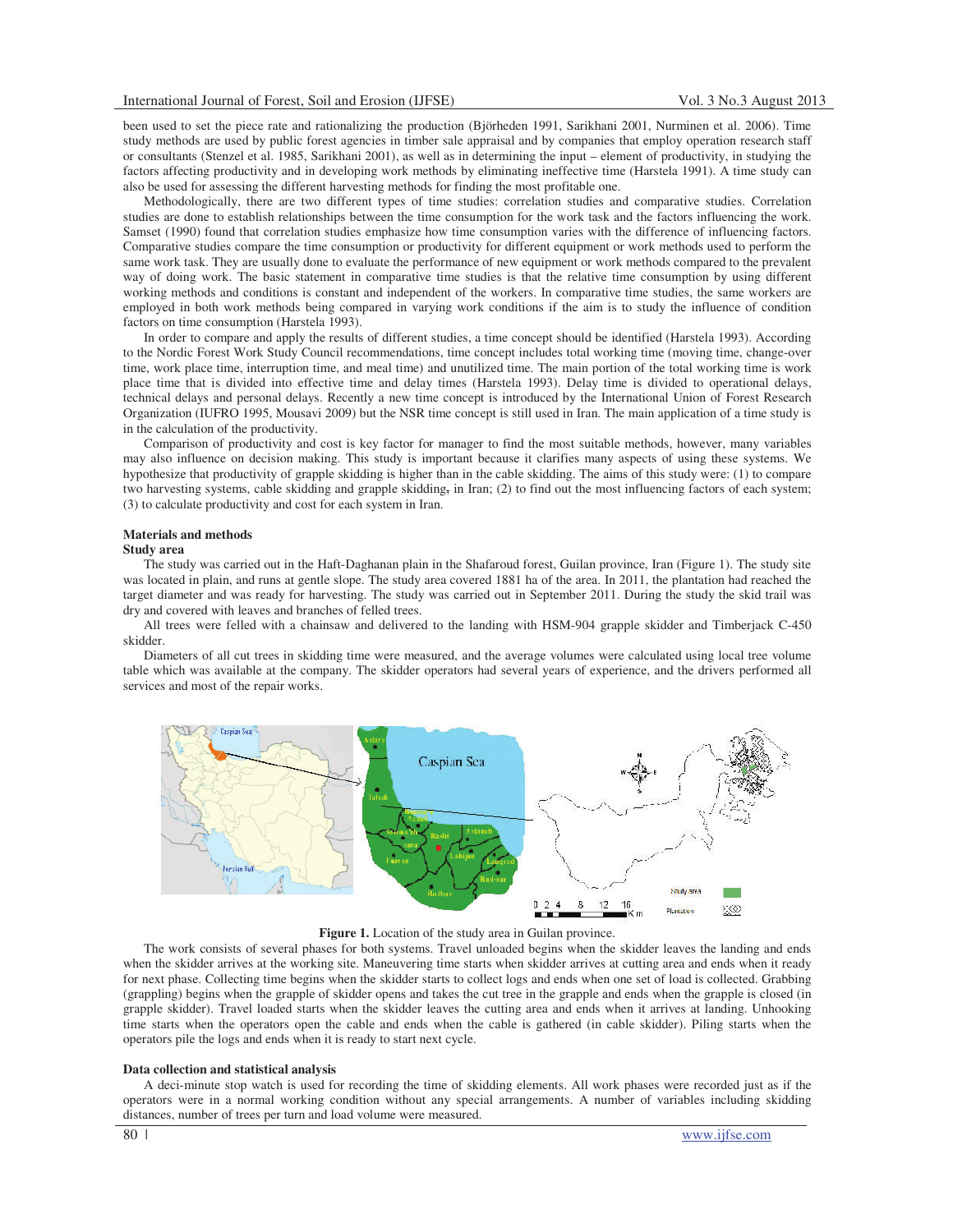In order to develop productivity model for the skidding machine, multiple regression analysis using the least square method was applied to test the correlation among the skidding cycle times and the variable under study. Prior to our study, the same model was used by Bavaghar et al. (2010). The number of sample plots was calculated by applying preliminary inventory. The number of required samples for the study was 21 and 18; however, data on 48 and 35 work cycles were collected for HSM-904 and Timberjack C-450 skidders, respectively. SPSS 17 package was used for the statistical analysis. In order to examine the goodnessof-fit of regression models and to test the co-significance of coefficient, F-test was conducted. Each coefficient of the work phase models was also tested separately by t-test. The null hypothesis was rejected if the test results indicated p-values higher than 0.05 − then the null hypotheses were assumed as not true, and the differences in the time consumption resulted only from random variation. In order to compare the average productivity of two machines, t-test was applied. The p-value shows the significance of differences between two means.

### **Cost calculation**

The operation cost of the skidder was based on fixed cost and variable cost. Total cost was calculated by totaling machine cost and labor cost (Table 1). For calculation of the cost, instruction prepared for harvesting planning by the Iranian forest organization was used (Instruction for preparing harvesting plan1999). Fixed costs included cost for interest, depreciation and tax and insurance. The interest rate was 16.5 %. The depreciation was calculated assuming an economic life of 10 years. The fuel consumption rate was 21 liters/h. The lubricants costs were assumed to be the 30 % of the fuel cost. All costs were estimated in U.S. dollars (US\$).

|                          |                   | <b>Table 1.</b> Detailed costs of skidding by grapple skidder HSM-904 and cable skidder Timberjack C-450. |  |
|--------------------------|-------------------|-----------------------------------------------------------------------------------------------------------|--|
| Cost foctors for HSM-004 | $T_{\alpha c}$ t. | $\Gamma$ oet IISS<br>Cost foctors for skidder Timberiack C                                                |  |

| <b>Cost factors for HSM-904</b>         | Cost,  | Cost factors for skidder Timberjack C-       | Cost, US\$ |  |
|-----------------------------------------|--------|----------------------------------------------|------------|--|
|                                         | US\$   | 450                                          |            |  |
| Purchase price                          | 225000 | Purchase price                               | 270270     |  |
| Salvage value                           | 22500  | Salvage value                                | 27027      |  |
| Economic life, years                    | 10     | Economic life, years                         | 10         |  |
| Tire life, hours                        | 4000   | Tire life, hours                             | 4000       |  |
| Tire price                              | 1950   | Tire price                                   | 1950       |  |
| Repair factor, f                        | 0.9    | Repair factor, f                             | 0.9        |  |
| Interest (annually)                     | 22089  | Interest (annually)                          | 24121      |  |
| Deprecation (annually)                  | 20250  | Deprecation (annually)                       | 24324      |  |
| Tax and insurance (annually)            | 4234   | Tax and insurance (annually)                 | 4844       |  |
| Total fixed cost                        | 51.75  | Total fixed cost, US\$/PMH                   | 59.2       |  |
| Maintenance and repair                  | 20.25  | Maintenance and repair, US\$/PMH             | 24.3       |  |
| Fuel and lubricate cost, US\$/hour      | 9.1    | Fuel and lubricate cost, US\$/hour           | 42         |  |
| Tire cost, US\$/hour                    | 2.26   | Tire cost, US\$/hour                         | 2.26       |  |
| Total variable cost                     | 31.61  | Total variable cost, US\$ /hour              | 68.5       |  |
| Total labor cost, US\$/hour             | 9.6    | Total labor cost, US\$/hour                  | 9.6        |  |
| Total cost (system cost), US\$/hour     | 92.96  | Total cost (system cost), US\$/hour          | 137.3      |  |
| SMH (annually), hours                   | 1200   | SMH (annually), hours                        | 1200       |  |
| PMH (annually), hours                   | 900    | PMH (annually), hours                        | 900        |  |
| Utilization, % Ut = $(PMH \times 100$ / | 75 %   | Utilization, % Ut = $(PMH \times 100 / SMH)$ | 75 %       |  |
| SMH)                                    |        |                                              |            |  |

#### **Results**

### **Time consumption and productivity**

*Distribution of time consumption* 

Time distribution of different elements of skidding is presented in Figure 2a and 2b. Collecting time is the most timeconsuming element for HSM-904 skidder followed by delay and travel loaded. Similarly to HSM-904, collecting time was the most time consuming element of skidding followed by delay and travel loaded.



a

**Figure 2.** Time consumption distribution of grapple skidder HSM-940 (a) and time distribution of cable skidder Timberjack C-450(b).

Summary of skidding operation with HSM-904 and Timberjack C-450 skidders during the time study is presented in Table 3. The average time consumption of skidding for HSM skidder was 11 % higher than for Timberjack C-450. The average skidding productivity of the HSM-904 skidder was 8 % higher than for Timberjack C-450. The average volume skidded per cycle in HSM-904 skidder was 18 % higher than for Timberjack C-450 (Table 3).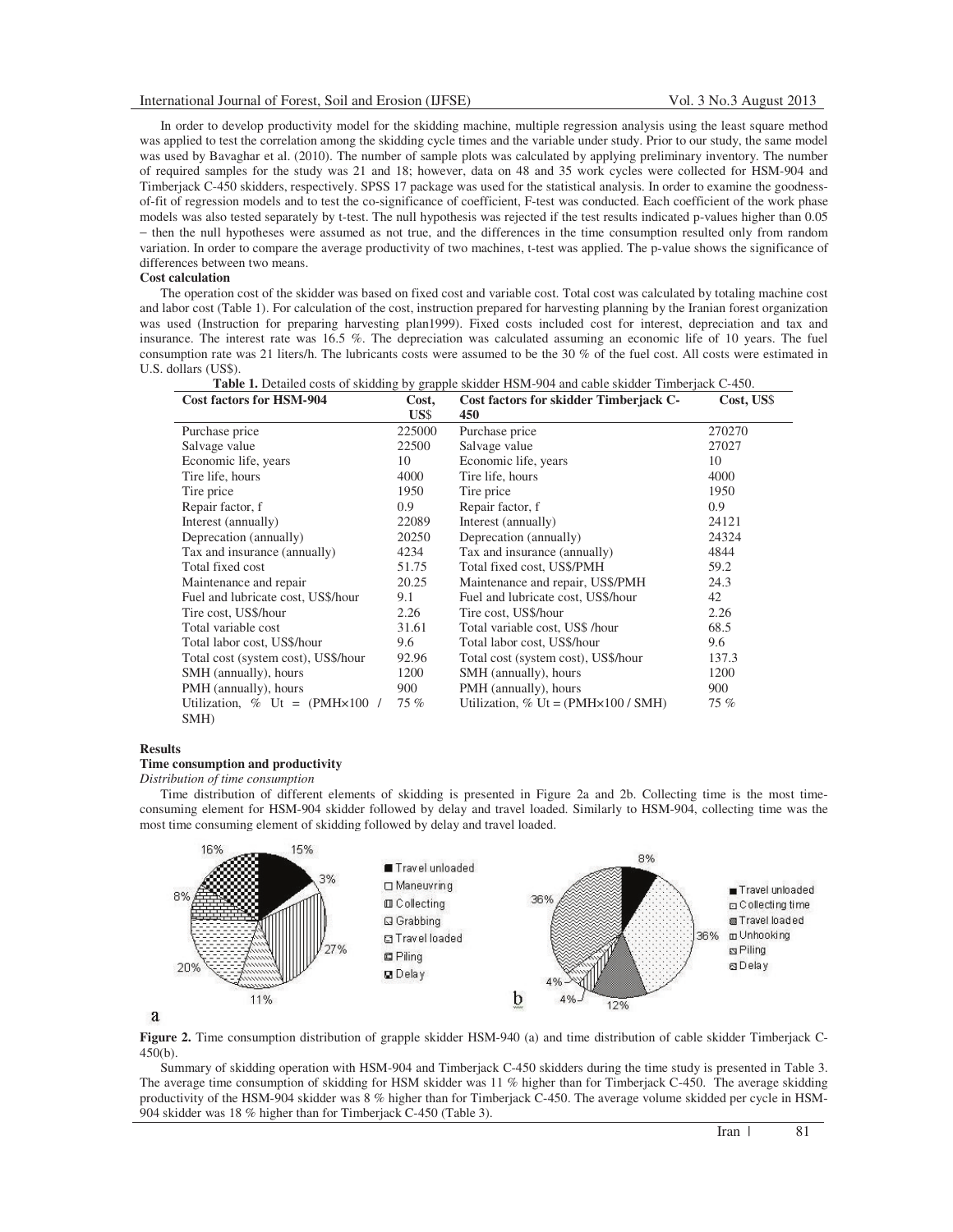| Harvesting item                                             | $HSM-904*$ | Timberjack C-450** |
|-------------------------------------------------------------|------------|--------------------|
| Study duration day (total observation time), hours          | h          |                    |
| Total volume skidded, $m3$                                  | 94.88      | 52.85              |
| Total number of cut trees (average number of logs per turn) | 226        | 202                |
| Average number of logs per turn                             | 4.9        | 6.7                |
| Min. number of logs per turn                                |            |                    |
| Max. number of logs per turn                                | 8          | 9                  |
| Average volume of each stem, $m3$                           | 2.06       | 1.76               |
| Min. volume of each stem, $m3$                              | 1.16       | 0.79               |
| Max. volume of each stem, $m3$                              | 3.39       | 2.63               |
| Average DBH of each stem, cm                                | 27.05      | 20.9               |
| Min. DBH of each stem, cm                                   | 17         | 10                 |
| Max. DBH of each stem, cm                                   | 47         | 33                 |

**Table 2.** Characteristics of timber skidded by skidder HSM-904 and Timberjack C-450.

 $*$  HSM-904: weight = 9000 kg, HP = 170, width = 2.4 m, length = 6.4 m

\*\* Timberjack C-450: weight = 10275 kg, HP = 177, width = 3.015 m, length = 6.5 m.

|  |  | <b>Table 3.</b> Time consumption and productivity of skidding for HSM-904 and Timberjack C-450. |
|--|--|-------------------------------------------------------------------------------------------------|
|--|--|-------------------------------------------------------------------------------------------------|

|                                         |                           | Cable skidder (Timberjack C-450) |                 |           | Grapple skidder (HSM-904) |
|-----------------------------------------|---------------------------|----------------------------------|-----------------|-----------|---------------------------|
|                                         |                           | Effective time                   | Gross-effective | Effective | Gross-effective           |
|                                         |                           |                                  | time            | time      | time                      |
| skidding<br>Avg.                        | time,                     | 16.97                            | 19.4            | 17.2      | 20.4                      |
| min/cycle                               |                           | 10.95                            | 10.95           | 13        | 13.1                      |
| Min.<br>skidding                        | time,                     | 32.15                            | 34.5            | 23.7      | 30.7                      |
| min/cycle                               |                           | 1.77                             | 1.77            | 2.1       | 2.1                       |
| skidding<br>Max.                        | time,                     | 0.8                              | 0.8             | 1.1       | 1.1                       |
| min/cycle                               |                           | 3.1                              | 3.1             | 3.4       | 3.4                       |
| Avg. volume skidded, $m3$               |                           | 6.67                             | 5.99            | 7.2       | 6.2                       |
| Min. volume skidded, $m3$               |                           | 1.63                             | 1.63            | 4.2       | 3.2                       |
|                                         | Max. volume skidded, $m3$ |                                  | 16.67           | 10.76     | 10.76                     |
| Avg. productivity, $m^3/h$ our          |                           |                                  |                 |           |                           |
| Min. productivity, m <sup>3</sup> /hour |                           |                                  |                 |           |                           |
| Max. productivity, m <sup>3</sup> /hour |                           |                                  |                 |           |                           |
| Number of observations                  |                           | 36                               | 36              | 48        | 48                        |

Figure 3 shows the scatter plots of skidding distance and productivity. Cycle time increases with increasing skidding distance which could lead to decrease of productivity. Scatter plots of skidding distances and productivity shows that there is not strong relevance between productivity and skidding distance. In certain skidding distance for example 200 m, the productivity varies from 2 to 10  $\text{m}^3$ /effective hour.



**Figure 3**. Scatter plots of skidding productivity in different skidding distances for HSM-904 (a) and Timberjack C-450 (b) skidders.

*Total time consumption and productivity model* 

The effect of two most important variables in skidding (skidded volume and number of logs) on its productivity is presented in Figure 4. In both systems, productivity has an inverse relationship with number of logs and direct relation with volume skidded; therefore the highest productivity was found when the number of log is low and volume skidded is high. Results presented in Figure 4 are based on the productivity model.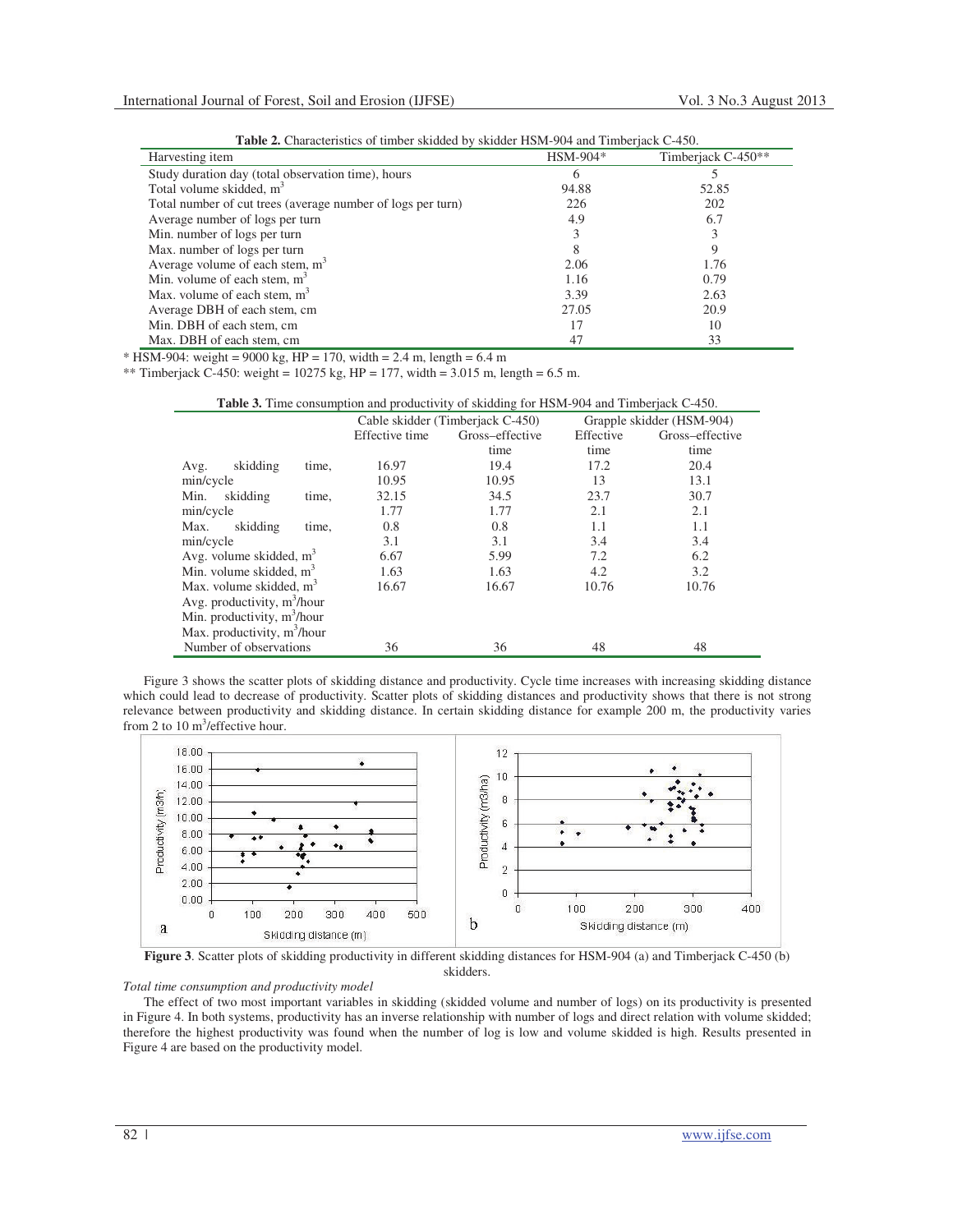

**Figure 4.** Productivity of skidding as a function of skidded volume and number of logs in the distances for HSM-904 (a) and Timberjack C-450 (b) skidders.

Table 4 shows descriptive statistics for the elements of skidding (e.g. maneuvering) that were not modeled. The mean value was used for constructing the total time consumption model. Maximum and minimum values show possible variation of the time consumption in each element.

| Element                        | Method         | Parameter<br>$\cdot$<br>minute | Mean<br>sec/cycle | Min.,<br>sec/cycle | Max.,<br>sec/cycle | Std.<br>dev. | N  |
|--------------------------------|----------------|--------------------------------|-------------------|--------------------|--------------------|--------------|----|
| Maneuvering                    |                | $t_{h2}$                       | 0.6               | 0.2                | 1.1                | 0.26         | 47 |
| Collecting                     |                | $t_{h3}$                       | 5.3               | 2.9                | 1.08               | 1.87         | 47 |
| Piling                         | <b>HSM-904</b> | $t_{h6}$                       | 1.7               | 0.2                | 5.1                | 0.85         | 47 |
| Delay (gross)<br>productivity) |                | $t_{h7}$                       | 3.3               | $\Omega$           | 10.1               | 2.93         | 47 |
| Collecting                     | Timberjac      | $t_{t2}$                       | 9.5               | 4.06               | 24.68              | 3.87         | 36 |
| Unhooking                      | $\mathbf k$    | $t_{t4}$                       | 0.99              | 0.06               | 9.7                | 1.77         | 36 |
| Piling                         | $C-450$        | $t_{t5}$                       | 1.01              | 0.8                | 2.32               | 0.5          | 36 |
| Delay                          |                | $t_{t6}$                       | 1.7               | $\theta$           | 10.5               | 2.7          | 36 |

**Table 4.** Descriptive statistics of mean value based work phase model.

Table 5 shows the time consumption model of skidding in all work phases, overall time consumption and productivity model. Total time consumption model of skidding is calculated by summing up different elements of skidding. The statistical characteristics of the regression models for skidding are also presented in the Table 5. F-value and P-value show that the presented models are statistically significant.

Table 6 provides comparison of means of travel loaded and productivity applying two different systems using t-test. According to the t-test results, productivity of skidding showed significant difference between means of two methods only in skidding distances between 200-300 m. Mean time consumption of travel loaded did now show significant difference between two systems in any skidding distances.

# **Production cost of skidding**

The average production costs of skidding work phases using Timberjack C-450 and HSM-904 were 20.7 and 12.9 US\$/m<sup>3</sup>, respectively. The production cost of skidding using HSM-904 was 37.4 % lower than for Timberjack C-450. The production cost of skidding in each cycle varied from 8.6 to 22.1 US\$/m<sup>3</sup> using HSM-904 and 8.23 to 84 US\$/m<sup>3</sup> using Timberjack C-450.

### **Discussion**

The purpose of this study was to compare the productivity and cost of skidding using two skidders, grapple skidder HSM-904 and cable skidder Timberjack C-450, while the other variables were kept constant. Data were collected in spring and good weather conditions, the results can be used in similar conditions.

So far Timberjack C-450 cable skidder is used mainly in mountainous conditions and in harvesting in natural forests in Iran. Since there no information about using this machine for wood extraction in plain condition and whole tree harvesting system, this study is important. It is not logical to compare skidding with Timberjack C-450 in mountainous conditions and cut-to-length method with whole tree harvesting method in plain forests.

### Production cost

Methodologically, the emphasis of this study was on the comparative area with less attention paid to the correlation aspects. The main problem of the correlation study is the multiplicity of influencing factors which was controlled by a detailed division of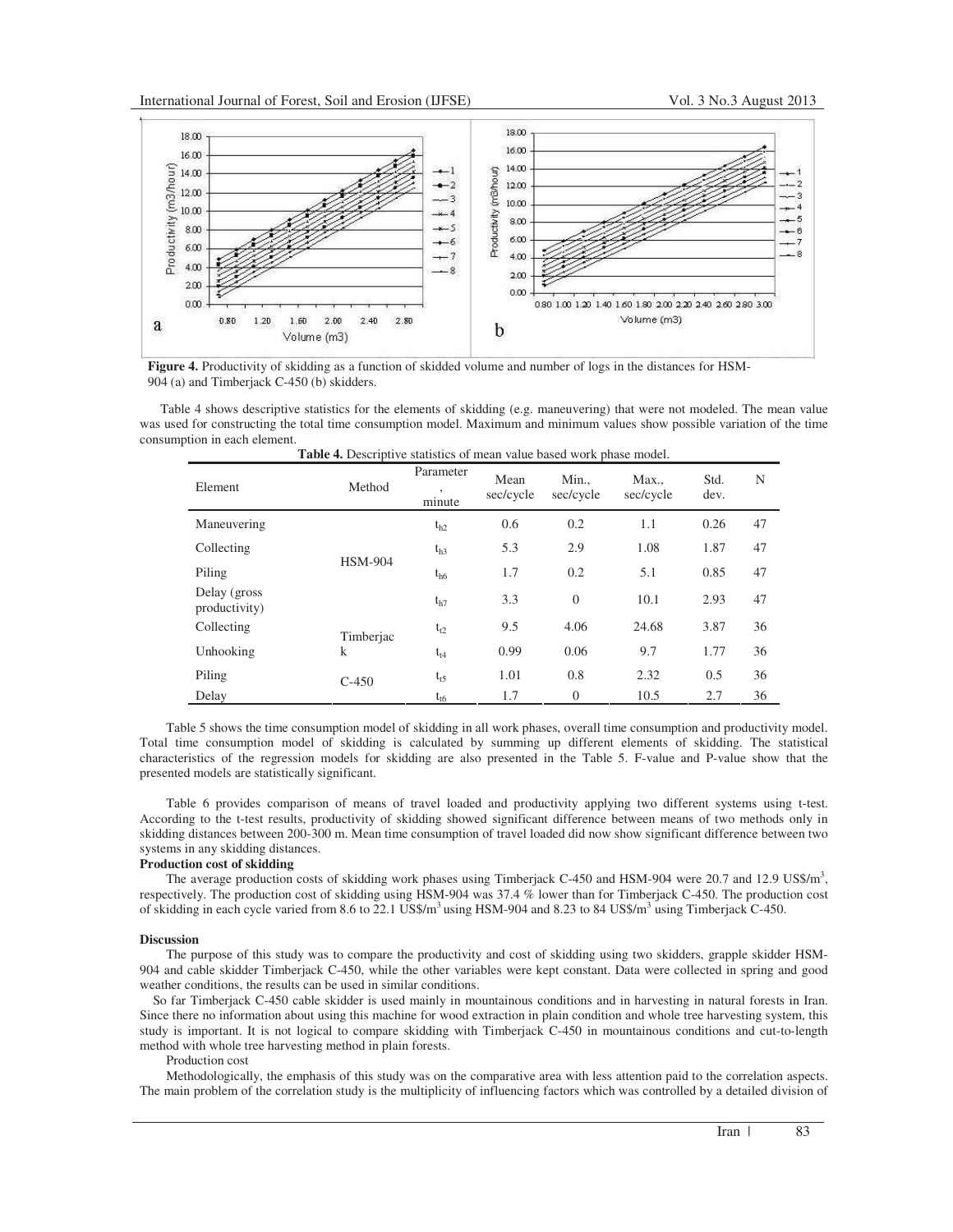harvesting work phase into elements (Bergstrand 1991, Nurminen et al. 2006). In the comparative time study, two methods and machines are compared in the similar working condition.

|                                 |            |       |       | $m$ number of $m$ $m$ $m$ <sub>sy</sub> $-$ |    | volume skiuueu). |           |           |                |              |
|---------------------------------|------------|-------|-------|---------------------------------------------|----|------------------|-----------|-----------|----------------|--------------|
| Model                           | Dependen   | $R^2$ |       | F-test                                      | N  | Term             | Constan   | Estimate  | t-test         |              |
|                                 | t variable |       | $F-$  | $\mathbf{P}$                                |    |                  | t/coeffic | d         | t-value        | $\mathbf{p}$ |
|                                 |            |       | value |                                             |    |                  | ient      | std.error |                |              |
| Travel unloaded                 | $t_{t1}$   | 0.13  | 5.2   | 0.029                                       | 36 | Constant         | 1.354     | 0.392     | 3.45           | 0.001        |
| (T <sub>j</sub> )               |            |       |       |                                             |    | $X_{sd}$         | 0.004     | 0.002     | 2.28           | 0.029        |
| Travel unloaded                 | $t_{h1}$   | 0.146 | 7.52  | 0.009                                       | 48 | Constant         | 1.229     | 0.699     | 1.75           | 0.086        |
| $(HSM-904)$                     |            |       |       |                                             |    | $X_{sd}$         | 0.007     | 0.003     | 2.74           | 0.009        |
|                                 |            |       |       |                                             |    |                  |           |           |                |              |
| Grabbing                        | $t_{h4}$   | 0.113 | 9.5   | 0.004                                       | 48 | Constant         | 0.113     | 0.723     | 0.15           | 0.877        |
| $(HSM-904)$                     |            |       |       |                                             |    | $X_{n}$          | 0.447     | 0.145     | 6              | 0.004        |
|                                 |            |       |       |                                             |    |                  |           |           | 3.08           |              |
|                                 |            |       |       |                                             |    |                  |           |           | 5              |              |
| Travel loaded                   | $t_{t3}$   | 0.25  | 11.6  | 0.02                                        | 36 | Constant         | 2.070     | 0.420     | 4.92           | 0.000        |
| (T <sub>j</sub> )               |            |       |       |                                             |    | $X_{sd}$         | 0.006     | 0.002     | $\tau$         | 0.002        |
|                                 |            |       |       |                                             |    |                  |           |           | 3.40           |              |
|                                 |            |       |       |                                             |    |                  |           |           | 9              |              |
| Travel loaded                   | $t_{h5}$   | 0.13  | 5.2   | 0.029                                       | 48 | Constant         | 1.354     | 0.392     | 3.45           | 0.001        |
| $(HSM-904)$                     |            |       |       |                                             |    | $X_{sd}$         | 0.004     | 0.002     | 2.28           | 0.029        |
| Overal time $(Ti)$ <sup>*</sup> |            |       |       |                                             |    |                  |           |           |                |              |
|                                 |            |       |       |                                             |    |                  |           |           |                |              |
| Overal time (HSM-904)           | $t_{oh}$   | 0.45  | 17.6  | < 0.0                                       | 48 | Constant         | 5.403     | 2.069     | 2.61           | 0.012        |
|                                 |            |       |       | 01                                          |    | $X_{SV}$         | 2.408     | 0.547     | $\overline{2}$ | < 0.00       |
|                                 |            |       |       |                                             |    | $x_n$            | 1.383     | 0.348     | 4.40           | $\mathbf{1}$ |
|                                 |            |       |       |                                             |    |                  |           |           | $\mathbf{1}$   | < 0.00       |
|                                 |            |       |       |                                             |    |                  |           |           | 3.97           | $\mathbf{1}$ |
| Productivity (T <sub>1</sub> )  | $p_{et}$   | 0.75  | 51.43 | < 0.001                                     | 35 | Constant         | 1.175     | 1.243     | 0.94           | 0.351        |
|                                 |            |       |       |                                             |    | $X_{SV}$         | 5.302     | 0.517     | 6              | < 0.00       |
|                                 |            |       |       |                                             |    | $x_n$            | $-0.577$  | 0.157     | 10.2           | $\mathbf{1}$ |
|                                 |            |       |       |                                             |    |                  |           |           | $5 -$          | 0.001        |
|                                 |            |       |       |                                             |    |                  |           |           | 3.67           |              |
| Productivity (HSM-904)          | $p_{eh}$   | 0.73  | 57.98 | < 0.001                                     | 35 | Constant         | 5.011     | 0.937     | 5.35           | < 0.00       |
|                                 |            |       |       |                                             |    | $X_{SV}$         | 2.501     | 0.248     | 10.0           | 1            |
|                                 |            |       |       |                                             |    | $x_n$            | $-0.596$  | 0.158     | $9 -$          | < 0.00       |
|                                 |            |       |       |                                             |    |                  |           |           | 3.78           | 1            |
|                                 |            |       |       |                                             |    |                  |           |           |                | 0.001        |
|                                 |            |       |       |                                             |    |                  |           |           |                |              |

**Table 5.** Statistical characteristics of regression analysis based models (Tj = Timberjack C-450,  $x_{sd}$ =skidding distance,  $x_n$ = number of logs,  $x =$  volume skidded).

\*Overall time consumption of skidding did not make any equation with variables.

**Table 6**. T-test for equality of means for travel loaded and productivity of skidding using two skidding systems

| Skidding    |          |    | Travel loaded             |          | Productivity |                   |
|-------------|----------|----|---------------------------|----------|--------------|-------------------|
| distance, m | t-value  | df | $\text{Sig.}$ (2- tailed) | t-value  | Df           | $Sig. (2-tailed)$ |
| $0-100$     | $-0.664$ | 5. | 0.536                     | $-0.787$ |              | 0.467             |
| 100-200     | 0.833    | 8  | 0.429                     | $-0.906$ | 8            | 0.391             |
| 200-300     | $-1.637$ | 40 | 0.109                     | 2.60     | 40           | 0.013             |
| 300-400     | $-1.883$ | 21 | 0.083                     | $-1.538$ | 21           | 0.139             |

Time consumption of skidding is individually analyzed for different elements of skidding in the both systems. Time consumption of travel unloaded took 15 % and 8 % in HSM-904 and Timberjack C-450, respectively. The average speeds of Timberjack C-450 in travel unloaded was 35 % higher than that of HSM-904 skidder. The faster speed of Timberjack C-450 might be a reason for less time spent in travel unloaded using Timberjack C-450. Time consumption of travel unloaded depends on skidding distance. Since the operations were performed in plain, there is no influence of slope on skidding time, while normally slopes in natural forests have significant influence on skidding time (Mousavi 2009).

Time consumption of maneuvering was calculated as an average value. For HSM-904 skidder, time consumption of grabbing showed direct relation with number of logs, while time consumption of collecting trees for one payload did not show any relevance with any variable. In the both skidding systems, the number of logs might have influence on the time consumption for collecting of logs, but it is not proved in the study. Time consumption of colleting logs was the most time consuming element in both systems.

Travel loaded was the most important element of skidding in both systems. It took 12 % and 20 % of the total time consumption using Timberjack C-450 and HSM-904 skidders, respectively. Wang et al. (2004) found that travel loaded depends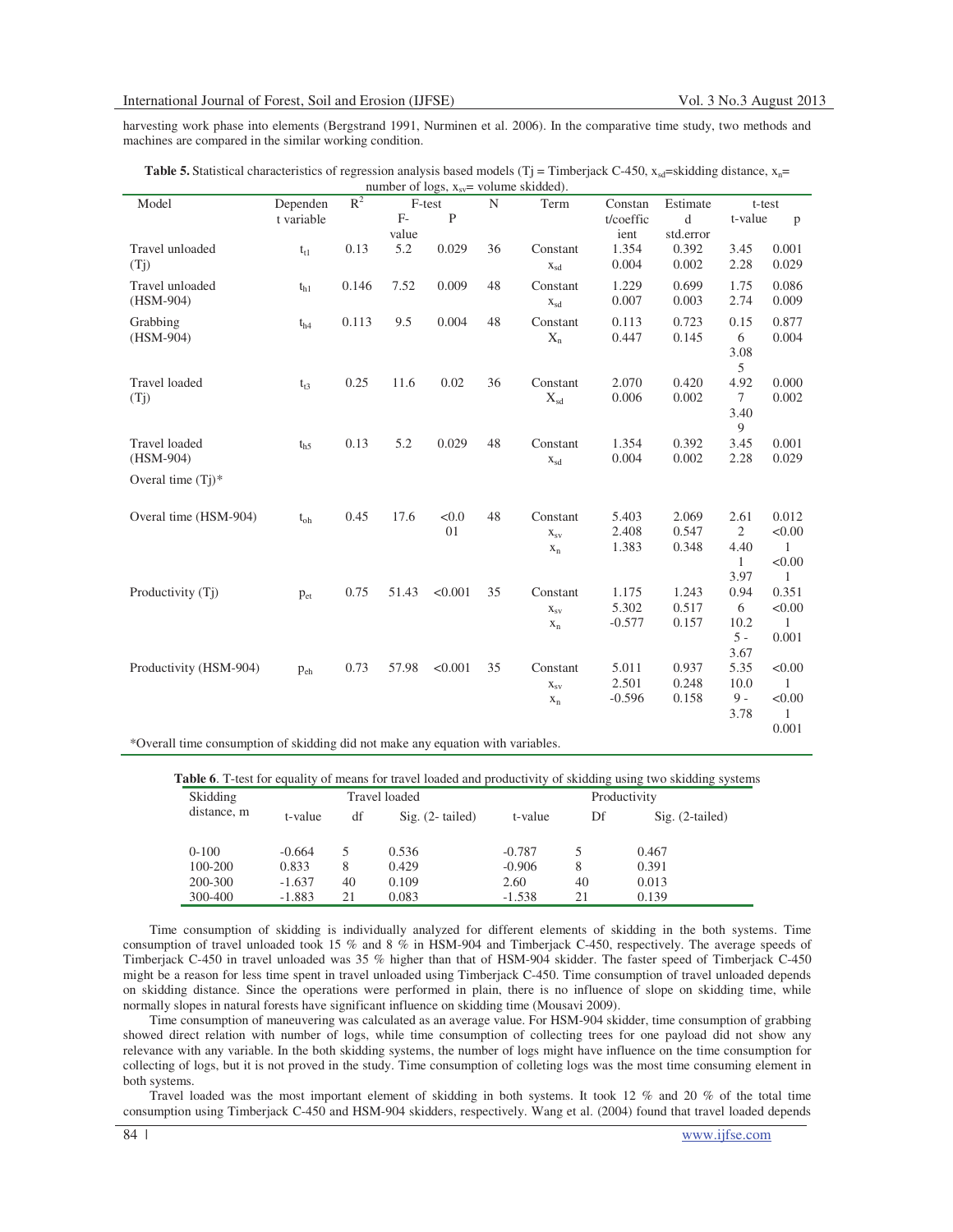on merchantable length, number of felled stems per cycle and skidding distance. Travel loaded is the most time consuming element of skidding in both methods. Similar to travel unloaded, travel loaded is strongly related to skidding distances.

Unhooking time was recorded in Timberjack C-450 skidding. Time consumption of unhooking did not show any relevance to any variable. Nevertheless, Wang et al. (2004) found that unhooking time depends on butt diameter, average merchantable length, and number of felled stems per cycle. Piling is the last element of skidding which took 4 % of total time using Timberjack C-450, and 8 % using HSM-904 skidder, respectively. Similarly to other harvesting work phases, time consumption of skidding involves delay times. Different types of delays were considered in skidding. Operational delay and technical delay accounted for almost 71 % of the delay time for HSM-904 skidder, while for Timberjack C-450 skidder it was 75 %. Percentage of personal delay was 29 % and 25 % for Timberjack C-450 and HSM-904 skidder, respectively. Delay time in this study took 16 % for HSM-904 skidder and 36 % for Timberjack C-450 skidder, which is significant in both cases.

In overall time consumption model of skidding, a regression equation was developed for each method to predict skidding time as a function of significantly independent variables: number of logs per turn, skidding distance, and volume per turn. Time free delay was the dependent variable. In overall time consumption of skidding with Timberjack C-450, there was no relation between any variables and skidding time, while for HSM-904 skidder the number of logs and volume showed relevance with the independent variable.

Skidding productivity and cost of two systems might be affected by many variables, however, only a few of these variables such as number of logs and volume have been documented and shown. The percentage by which Timberjack C-450 skidding cost exceeded HSM-904 skidding cost is 37.6 %. Skidding costs was mainly affected by skidding distances, volume of load and number of logs per cycle.

Skidding distance is the most important variable affecting skidding cost and productivity. If other variables stay constant, the further a machine has to travel from the logs to the landing, the lower will be the productivity. Optimum skidding distance varies with terrain and other physical condition as well as with the type of machine being used (Conway 1979).

HSM-904 skidder is also new machinery which was recently introduced in harvesting system in Iran mostly for removing trees from plantations. In the case, only few studies are available for comparing the results. For example Naghdi (2010) calculated the production rate as 11.3 m<sup>3</sup>/h for HSM-904 and 8.7 m<sup>3</sup>/h for Timberjack C-450 skidder in the Wood and Paper Industries Company in Mazandaran. In the study by Naghdi (2010) the production rate of skidding was 56 % lower for HSM-904 skidder and 30 % lower for Timberjack C-450 skidder than in our study. Terrain conditions (macro- and micro topography), operators' skills, machine types and skidding distances might be the reasons for such a differences. Najafi et al. (2007) calculated production rate of 6.53 m<sup>3</sup>/effective hour which is 10 % lower than in our study. In normal working conditions (mountainous conditions, enough volume of wood available, large size trees, cut-to-length method), the production rate of Timberjack C-450 skidder varies from 8.22 to 22.93 m<sup>3</sup>/effective hour. In this study it was even lower that the production rate which has ever been recorded in Iran  $(6.67 \text{ m}^3/\text{effective hours}).$ 

One of the most important variables on the skidding productivity and cost is stem size. In small stem size skidding, the volume of each cycle decreases which can have significant influence on the productivity. It has been proved by Kahala (1982) and Jourgholami and Majnounian (2008). With small size skidding in a volume range of 1.11-3.64 m<sup>3</sup>, skidding cost increases significantly, especially at longer distances. The highest productivity by HSM-904 is calculated by Mederski et al. (2010) in a skidding of large size trees with average trees volume of 2.16  $m<sup>3</sup>$ , however, in skidding very large trees with average tree size of  $3.9 \text{ m}^3$  skidding productivity was 11.6 m<sup>3</sup>/effective hour.

Currently cable skidding is more widely used in Iran than grapple skidding. Grapple skidding is applied only in plantations and when using full tree method. Up to now, there were no attempts to compare the productivity and costs for the two skidding systems in plantations. In this research both systems were evaluated from a technical and economical point of view.

 It is proved that the stem size and number of logs are the most influencing factors on the skidding productivity. However, the skidding distance in many studies (e.g. Mousavi 2009, Naghdi 2010) is introduced as the most important variable affecting the skidding productivity but it has not been proved in this study.

The hypothesis that productivity of grapple skidding is higher than in the cable skidding is proved, although differences in the two systems are not statistically significant.

Overall, productivity of grapple skidding is higher than that of cable skidding. Consequently the unit cost of the cable skidding is lower than that of the grapple skidding. These results suggest that the grapple skidding system is more economically justified in plain conditions, while cable skidding system can be used in different terrain conditions from flat to steep area.

#### **References**

Bavaghar MP, Sobhani H, Feghhi J, Darvishsefat AAN, Marvi Mohajer MR (2010). Comprehensive productivity models for tracked and wheeled skidders in the Hyrcanian forests of Iran. Research Journal of Forestry 4: 65-71.

Björheden R (1991). Basic time concepts for international comparisons of time study reports. Journal of Forest Engineering 2(2): 33-39.

Jourgholami M., Majnounian B. (2008). Productivity and cost of wheeled skidder in Hyrcanian Forest. International Journal of Natural & Engineering Sciences 2(3): 99-103.

Gardner RW (1963). New tools to hone harvesting. Pulp and Paper, April 29: 73-75.

Harstela P (1991). Work studies in forestry. Silva Carelica 18, 41 p.

Harstela P (1993). Work studies in forestry. Silva Carelica 25, 131 p.

Instruction for Preparing Harvesting Plan (1999). Forest, Range and Watershed management Organization, 39 p.

IUFRO (1995). Forestry Work Nomenclature, Test edition valid 1995-2000, Garpenberg, Sweden: Sveriges Lantbruksuniv, 16 pp.

Kahala M (1982). Studies on the harvesting of small diameter whole threes in North Finland. Metsateho, Review 18, 4 pp.

Kluender R, Lortz D, MsCoy W, Stokes BJ, Klepac J (1997). Productivity of rubber-tired skidders in southern pine forests. Forest Products Journal 47: 53–58.

Marvi Mohajer R (2006). Silviculture. Tehran University, Tehran (in Persian).

McDonald T (1999). Time study of harvesting equipment using GPS-Derived positional data. Forestry Engineering for Tomorrow, GIS Technical Papers, Edinburgh University, Edinburgh, Scotland.